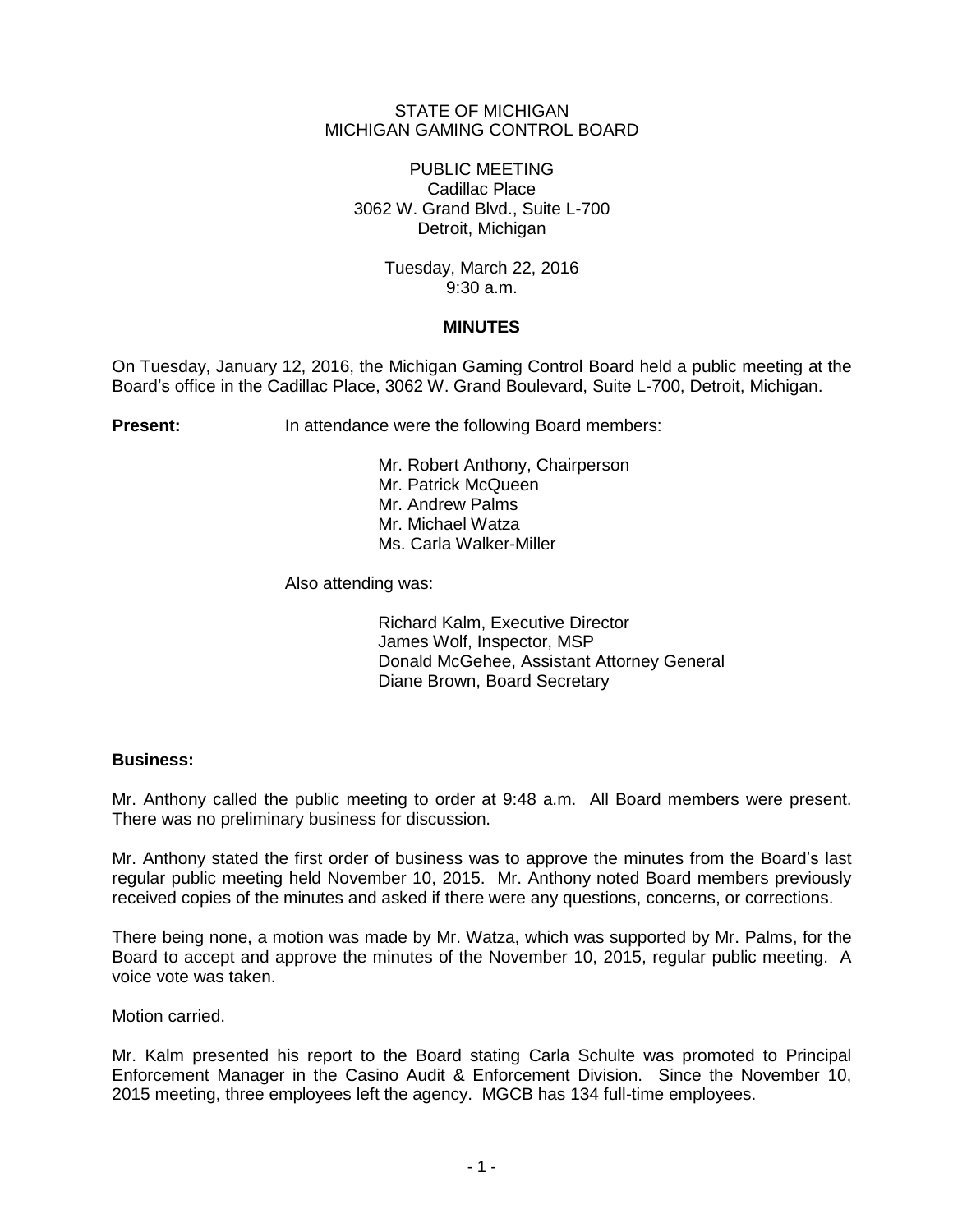In regard to the Board's budget, as of December 31, 2015, total expenditures were \$4,486,862 leaving an unexpended balance of \$23,170,738 in appropriated funding for fiscal year 2016 which includes funds for anticipated expenditures to the Attorney General's Office and the Michigan State Police.

Mr. Kalm next reported for the month ending December 31, 2015, aggregate revenue for the three Detroit casinos was up 6.2 % when compared to the same month last year. Revenue was up 15.4% when compared to November 2015. Year-to-date gaming revenue for the three Detroit casinos was up 3.3% percent compared to the same period last year.

Revenue for MGM was up 11.4% to \$55.8 million, MotorCity revenue was up 3.6% to \$41.4 million, and Greektown revenue was up .6% to \$28.6 million when compared to December 2014.

For the year ending December 31, 2015, gaming taxes for the three Detroit casinos were \$111.5 million compared to \$108.0 million for 2014.

Aggregate revenue for the three Detroit casinos for the year ended December 31, 2015, was up 3.3% to \$1.38 billion compared to the same period last year. The total revenue consisted from slots of \$1.14 billion (83%) and table games of \$237 million (17%). Revenue for MGM was up 3.7% to \$582 million, MotorCity was up 4.4% to \$464.5 million, and Greektown was up 1.0% to \$329.9 million when compared to the year-end 2014.

For the year ended December 31, 2015, gaming taxes for the three Detroit casinos were \$111.5 million compared to \$108.0 million for the year 2014. The market shares for MGM, MotorCity, and Greektown for the year 2015 were 42%, 34%, and 24%, respectively.

In regard to supplier licensing and vendor registration, Mr. Kalm advised the Board as of December 31, 2015, 758 active vendor exemptions were registered. As of December 31, 2015, 363 casino supplier companies were granted exemption from supplier licensing requirements. As of December 31, 2015, there were a total of eight active temporary nongaming-related and nine active temporary gaming-related supplier licenses in effect. In addition, there are 103 annual supplier licenses in effect. Mr. Kalm noted that the amount of exemptions has increased while the number of supplier licenses has decreased with the implementation of Resolution 2015-01 on February 1, 2015.

In regard to occupational licensing, Mr. Kalm advised the Board as of December 31, 2015, the Board's Employee Licensing section issued a total of 2,215 occupational licenses to MGM employees; 1,752 occupational licenses to MotorCity employees; and 1,517 occupational licenses to Greektown employees. In addition, through the month of December 2015, 1,672 employees of various licensed casino suppliers have been granted occupational licenses. There are currently 35 temporary occupational licenses.

Mr. Kalm advised the Board since the November meeting, the required background investigations for 90 pending Level 1 and 2 occupational licenses have been completed. Pursuant to Board Resolution No. 2002-02, Mr. Kalm previously approved 493 renewal requests and 95 Level 3 requests on behalf of the Board.

Mr. Kalm reported Michigan State Police (MSP) Board-related activity. It was noted MSP has several vacancies.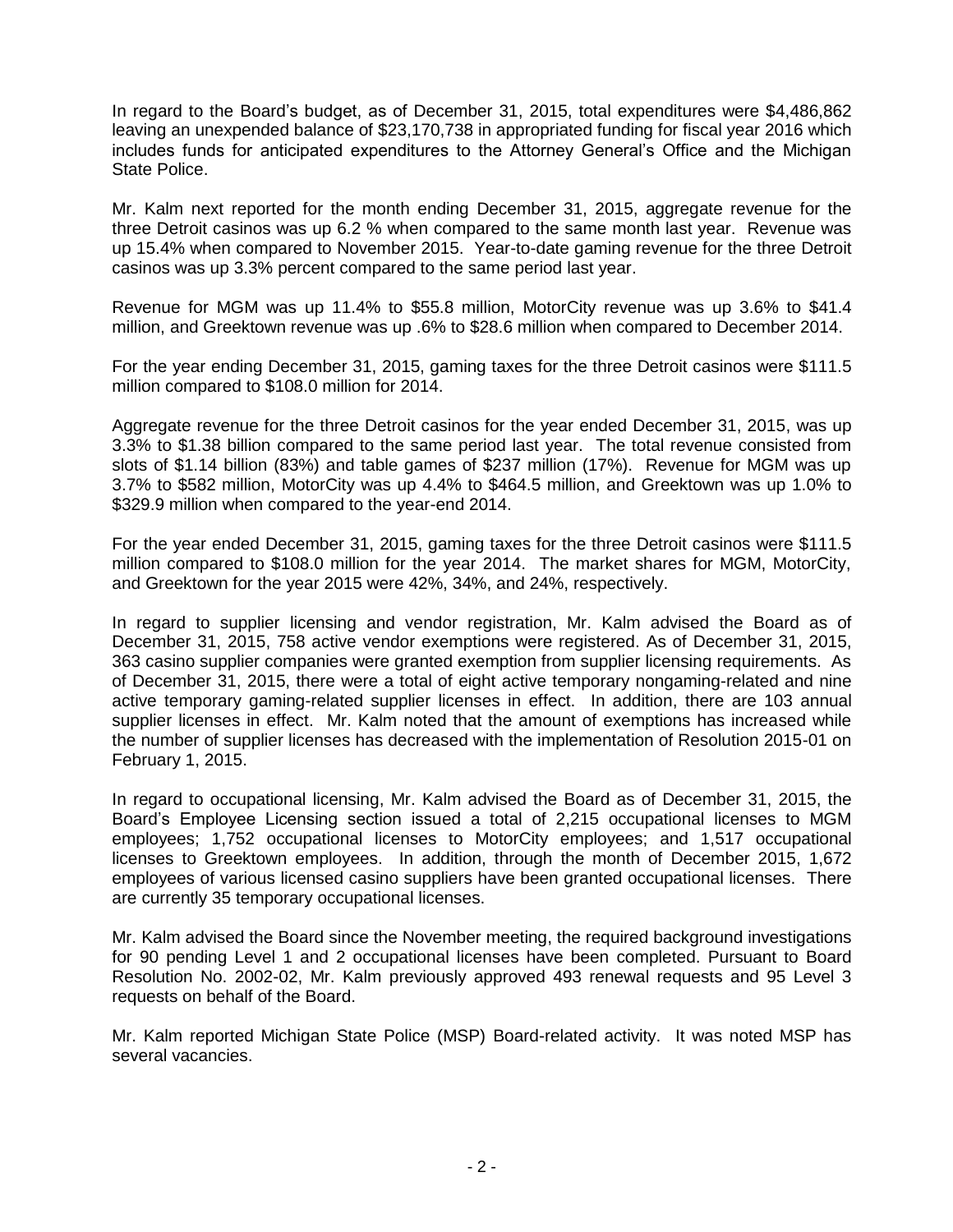Concluding his report, Mr. Kalm informed the Board of several noted MSP activities for the months of November and December which were not available in the public forum but for Board information only.

Next, the Board considered for approval the recommendation of the Executive Director and the Licensing & Investigations Division's staff regarding the 90 Level 1 and 2 occupational license applications.

There being no questions from Board members, it was moved by Ms. Walker-Miller and supported by Mr. Palms that the Board enter an Order accepting and adopting the recommendations of the Executive Director and the Licensing & Investigations Division for the pending Level 1 and 2 occupational license applications. A voice vote was taken.

### Motion carried.

The next agenda item was consideration of the pending supplier license applications of Caniff Electric Supply Company, Inc.; Gasser Chair Company, Inc.; and MRP Supply, Inc.

There were no questions from Board members. A motion was made by Mr. Palms and supported by Mr. McQueen that the Board enter the Orders finding and concluding the applicants are eligible and suitable for licensure and, accordingly, grant the requests. A voice vote was taken.

### Motion carried.

Next agenda item was consideration of the pending supplier license renewal applications of Allied-Eagle Supply Company, LLC d/b/a Allied Office Specialists; American Gaming & Electronics, Inc. with new key persons Renee Marie Zimmerman and Michael Robert Levin; Arrow Motor & Pump, Inc.; China Town Market, Inc. d/b/a Dai Lai Grocery; Data Financial, Incorporated; General Linen Supply Company d/b/a General Linen and Uniform Service; Guideline Mechanical, Inc.; Motor City Electric Company; NRT Technology Corp.; Perfect Cleaners of Detroit, Inc.; PCT Security, LLC; RAM Construction Services of Michigan, Inc.; Wing Construction, Inc.; and Wolverine Mailing, Packaging, Warehouse, Inc. d/b/a Wolverine Solutions Group with new key person Darryl Patrick English.

There being no questions from Board members, Mr. McQueen put forth a motion which was supported by Mr. Palms that the Board enter Orders finding the above-listed suppliers and their qualifiers eligible and suitable for license renewal and, accordingly, grant the requests for a oneyear period. Mr. Watza recused himself from voting on Motor City Electric Company. A voice vote was taken.

### Motion carried.

Next was the consideration of the suitability of Maureen Ann Sweeny as a new Key person of supplier licensee Aristocrat Technologies, Inc.

There were no questions from Board members; therefore, it was moved by Mr. Watza and supported by Ms. Walker-Miller that the Board enter an Order finding and concluding Maureen Ann Sweeny is qualified as a new Key person of supplier licensee Aristocrat Technologies, Inc. A voice vote was taken.

Motion carried.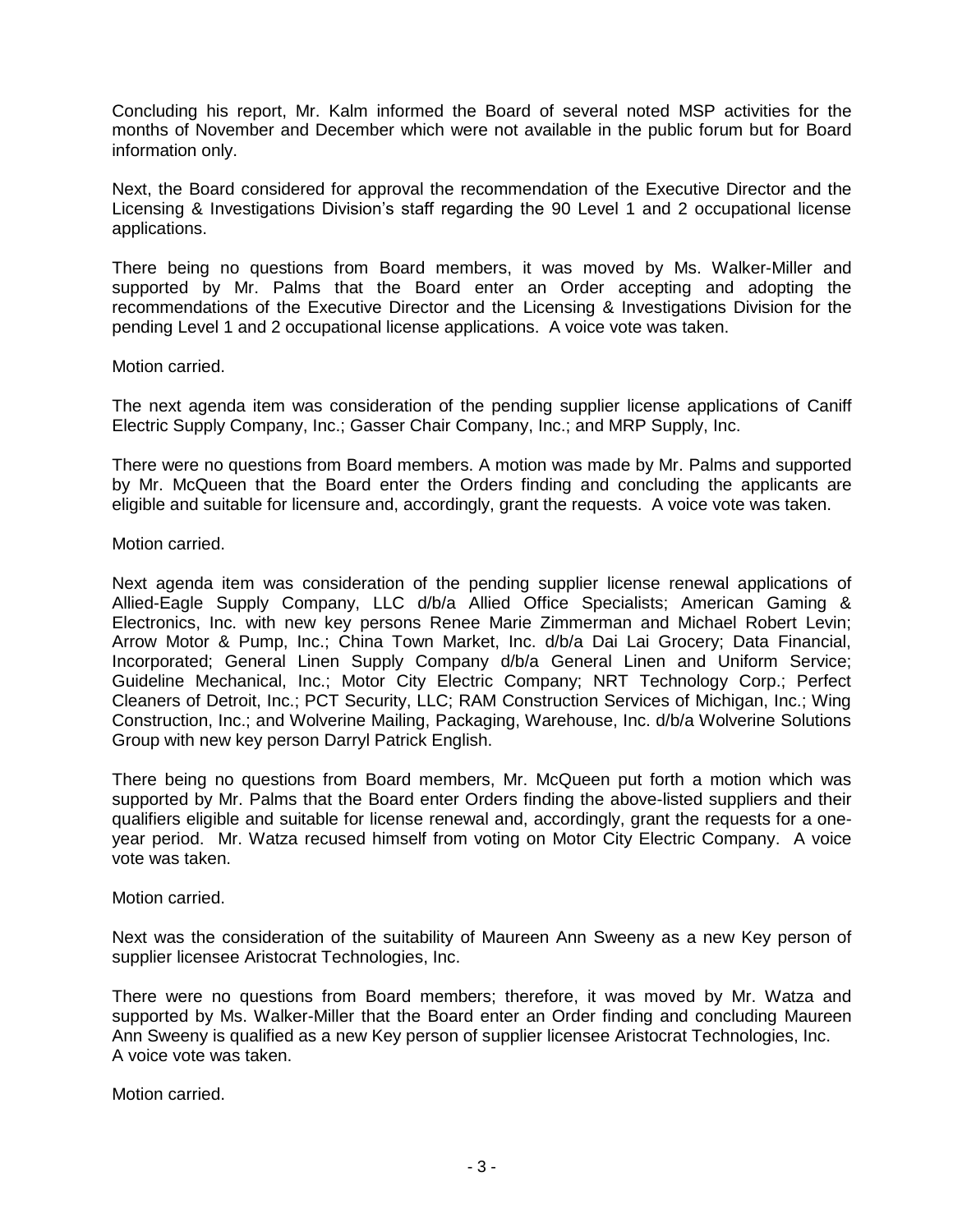The next agenda item was the consideration of the suitability of Gabrielle Kirk McDonald and Derik Jon Moobery as new Key persons of supplier licensee Bally Gaming, Inc. d/b/a Bally Technologies.

There were no questions; therefore; a motion was put forth by Ms. Walker-Miller and supported by Mr. Watza that the Board enter the order finding and concluding Gabrielle Kirk McDonald and Derik Jon Moobery are suitable for licensure as a new Keys person of Bally Gaming, Inc. d/b/a Bally Technologies. A voice vote was taken.

### Motion carried.

The next agenda item was the consideration of the suitability of Yashuhiko Yoshimura, Tsuyoshi Takagaki, Koji Yoshikawa, and Brian Andrew Smith as new Key persons of supplier licensee JCM American Corporation d/b/a JCM Global.

There were no questions by Board members; therefore, a motion was put forth by Mr. Palms and supported by Mr. Watza that the Board enter the order finding and concluding Yashuhiko Yoshimura, Tsuyoshi Takagaki, Koji Yoshikawa, and Brian Andrew Smith are suitable for licensure as new Key persons of JCM American Corporation d/b/a JCM Global. A voice vote was taken.

Motion carried.

The next agenda item was the consideration of the suitability of Peter Adam Hochfelder as a new Key person of supplier licensee The United States Playing Card Company.

There were no questions by Board members; therefore, a motion was put forth by Mr. Watza and supported by Ms. Walker-Miller that the Board enter the order finding and concluding Peter Adam Hochfelder is suitable for licensure as a new Key person of The United States Playing Card Company. A voice vote was taken.

### Motion carried.

The next agenda item was the request for proposed transfer of interest pending Board approval for Data Strategy LLC. There was no discussion or questions regarding the requests therefore a motion was made by Mr. McQueen and supported by Ms. Walker-Miller to approve the request. A voice vote were taken.

### Motion carried.

The final business item of the agenda was consideration of the Acknowledgement of Violations of supplier licensee Aristocrat Technologies, Incorporated.

Mr. Nafso, Assistant Attorney General, explained the violation was for distribution of software to MotorCity Casino which was not approved by the Board. MotorCity caught the issue upon delivery and the software was never on the gaming floor. MGCB and Aristocrat agreed to a \$15,000 fine. Mr. Waddell spoke to the Board on behalf of Aristocrat and explain new procedures being implemented by Aristocrat to attempt to avoid the same issues from happening again. There were no questions from Board members. Ms. Walker-Miller put forth the motion to accept the violation which was supported by Mr. Palms. A voice vote was taken.

Motion carried.